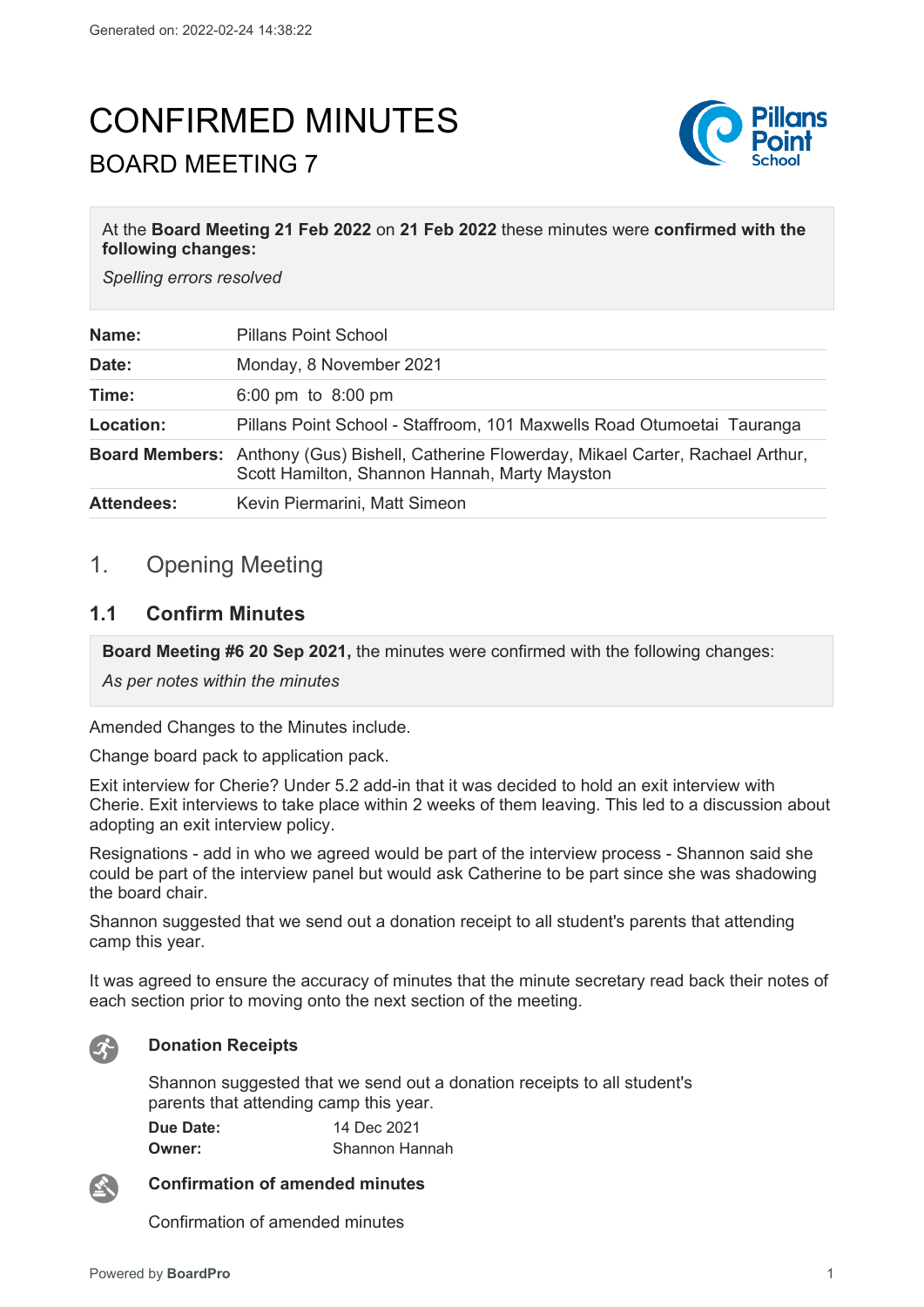**Decision Date:** 8 Nov 2021 **Mover:** Scott Hamilton **Seconder:** Anthony (Gus) Bishell **Outcome:** Approved

## **1.2 Adoption of Exit Interview Policy**

Discussion around the adoption of the school docs Exit interview policy.

Discussion included that exit interviews needed to be conduction within two weeks of a person leaving the school or prior to their departure date.

Board Chair and or delegated personnel portfolio holder.

Decided that a more in-depth read of the policy was needed, including the standard questions to be used prior to adopting the policy.



#### **Adoption of the School Docs Exit Interview Policy**

In-depth read of the policy and questions associated with the exit interview process. **Due Date:** 15 Dec 2021 **Owner:** Catherine Flowerday

## **1.3 Interests Register**

#### **1.4 Board Succession Planning**

Scott's intention is to step down as board chair at the end of the year. Board elections have been pushed out until September. It would be good to have portfolios/descriptions of the roles of board members to be able to promote the board to prospective members for next year.

Discussed the potential of co-opting someone to help with employment and HR. Decided it was too late for this.

2. Visitors

## **2.1 Visitor Presentations - Nil**

## 3. Management Reports

#### **3.1 Finance Reports**

Shannon discussed the finance reports and spending, and outlined the cash summary report.

Teacher aids are going to continue to cost \$6000 per month.

Shannon suggested that she could come in at the start of the year to go over school finances to the whole staff to give them an understanding.

## **3.2 ASB Delegations Updated**



#### **Delegations of bank authority**

Delegations of bank authority. **Decision Date:** 8 Nov 2021 **Mover:** Scott Hamilton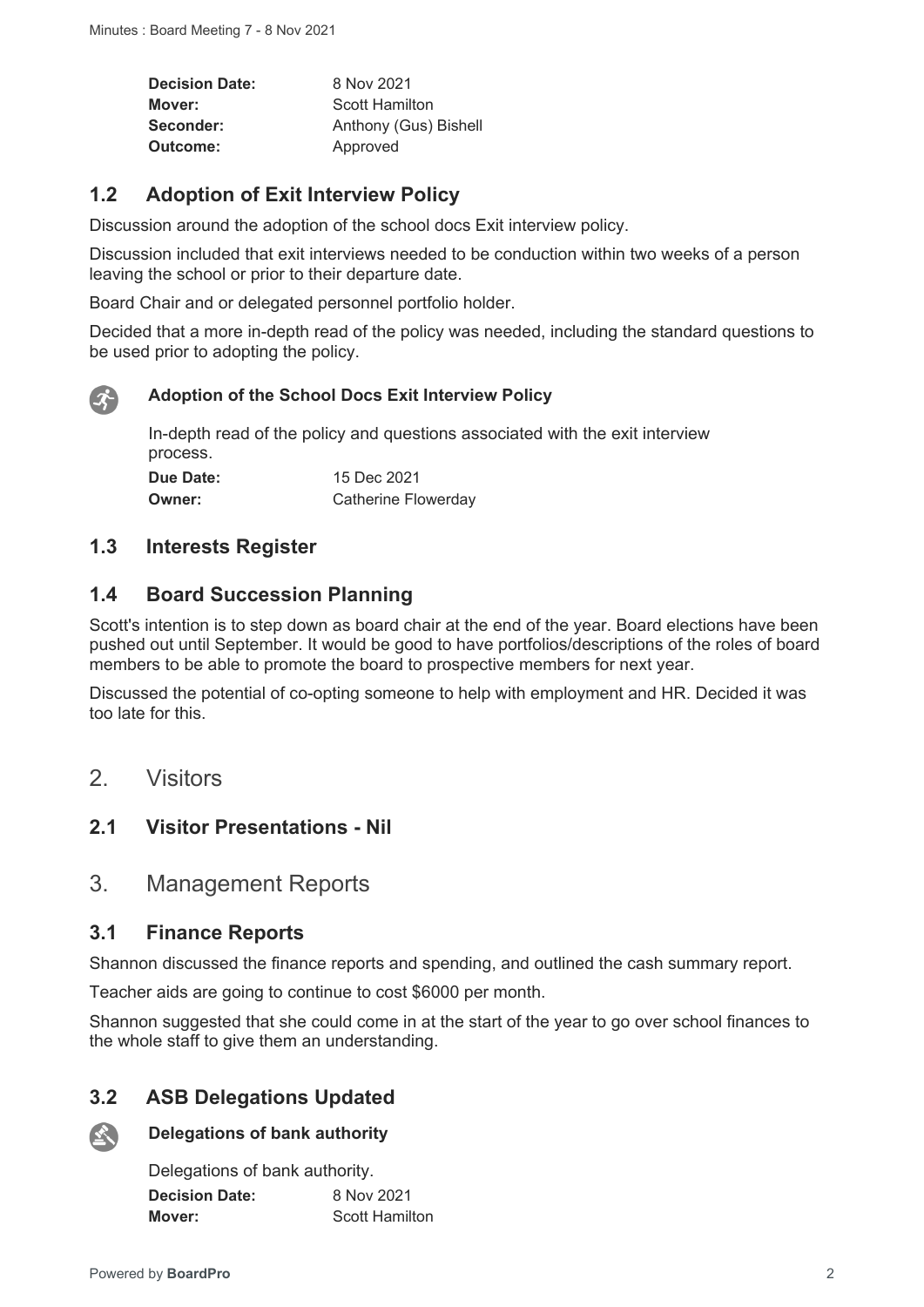| Seconder: | Shannon Hannah |
|-----------|----------------|
| Outcome:  | Approved       |



#### **Board bank authority**

Add to the first BOT meeting to add a board member take on bank authority from Scott.

| Due Date: | 31 Mar 2022 |
|-----------|-------------|
| Owner:    | Matt Simeon |

## **3.3 Health & Safety**

Alert Level 2 guidelines are in place and being adhered to.

Safety around building sites is still being maintained.

H/S under the COVID section also needs consideration.

# 4. Actions from Previous Meetings

## **4.1 Action Item List**

| Due Date    | <b>Action Title</b>                                                                                                                                      | Owner               |
|-------------|----------------------------------------------------------------------------------------------------------------------------------------------------------|---------------------|
| 7 Aug 2021  | Review list of Board Governance documents from NZSTA and add<br>relevant documents to PPS website<br><b>Status: Completed on 20 Sep 2021</b>             | Catherine Flowerday |
| 6 Sep 2021  | Find out how much we have paid for this so far, where we are at with Shannon Hannah<br>the council consent.<br><b>Status: Completed on 20 Sep 2021</b>   |                     |
| 13 Sep 2021 | Follow the Waihi Beach drowning and understand the impacts on<br>school board<br><b>Status: In Progress</b>                                              | Catherine Flowerday |
| 11 Oct 2021 | Kevin to investigate feedback around open classrooms and see what Kevin Piermarini<br>is required for a happy medium.<br>Status: Completed on 8 Nov 2021 |                     |

# 5. Building & Property Updates

## **5.1 SIP - Caretaker Shed**

We have altered from the original plan. Concrete pad in front of the shed rather than a driveway to the building.

Completion of the shed very soon. Concrete not until Jan due to contractor work load and less disruption to the school

# **5.2 Removal of 11-14 - MOE Master Planning**

These are not our buildings. The buildings are owned by the MOE. The MOE has confirmed that the buildings will be demolished in the summer holidays.

This includes site reestablishment with grass.

MS to question the timing of grass being laid in Feb, a poor time of the year for growing grass.

# **5.3 Room 16-17 SIP Wall opening - Room 6 SIP**

Noted as read.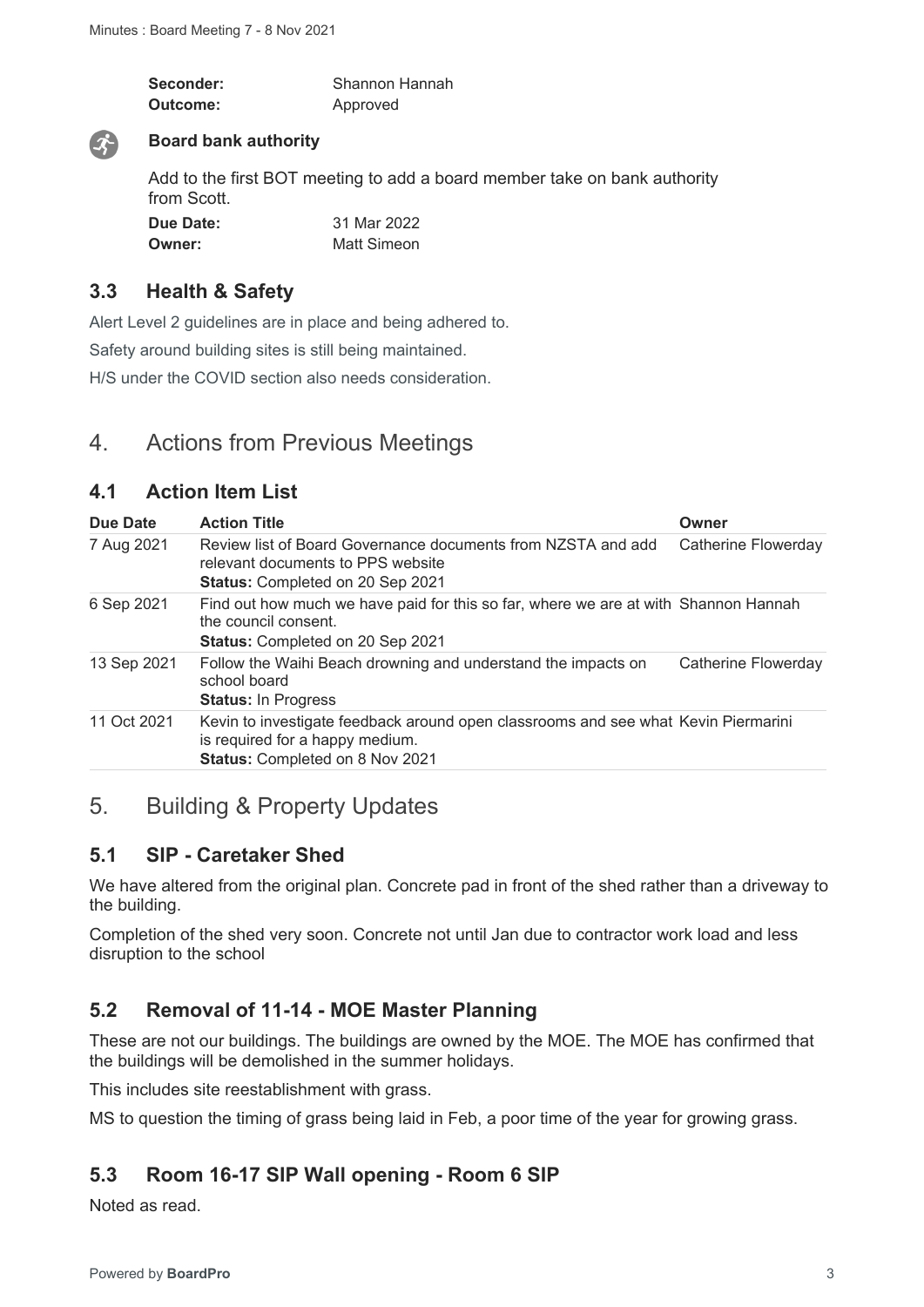## **5.4 Rooms 1-5**

Well done to Matt and the staff for all of his hard work getting the project finished and getting Tui moved in all set up.

## **5.5 2022-2026 5 Year Annual Plan (5YA)**

Based on what we know of our school site. The next logical investment needs to be put into rooms 7-10. After that, re-cladding the hall would be the next consideration. The MOE has appointed a projector manager to work alongside the school and to do a condition assessment and initial 5YA documentation. The condition assessment was completed recently and the project manager also agreed that Block A seemed the next logical priority.

The board discussed Block A being the priority. The recommendation is that the 5YA money goes toward Block A (Rooms 7-10).

# 6. Decisions, Discussions & Sharing

## **6.1 COVID, Mandatory Vaccination, School until the end of 2021**

Pool - The board decided that the pool will not be open to the public this summer.

Lockdown - No online learning will be offered if we go into lockdown after Monday 29 November. The board acknowledge the lockdown learning plan created for future lockdowns.

Mandatory vaccination email - Matt explained the process since sending the email to staff.

- Board moved into the committee at 8:24 for the reason to discuss the confidential nature of the COVID mandate and the consequence on staff and students. Moved - Scott Seconded - Gus.
- Board came out of committee at 8:59.

Board member vaccinations - board discussed that all board members should be vaccinated to align with the regulations of being onsite with the possibility of working with children. A separate board register to be set up.

Staff not vaccinated with their first dose after November 15th, 2021 - board discussion about leave with pay or without pay? The board made a decision that staff will be on leave without pay from November 16th.



#### **Swimming Pool - COVID**

The pool will not be open for the summer holidays.

| <b>Decision Date:</b> | 8 Nov 2021     |
|-----------------------|----------------|
| Mover:                | Scott Hamilton |
| Seconder:             | Shannon Hannah |
| Outcome:              | Approved       |



#### **Lockdown 3.0**

The board decided that no online learning will be offered if we go into lockdown after Monday 29 November.

| <b>Decision Date:</b> | 8 Nov 2021     |
|-----------------------|----------------|
| Mover:                | Scott Hamilton |
| Seconder:             | Rachael Arthur |
| Outcome:              | Approved       |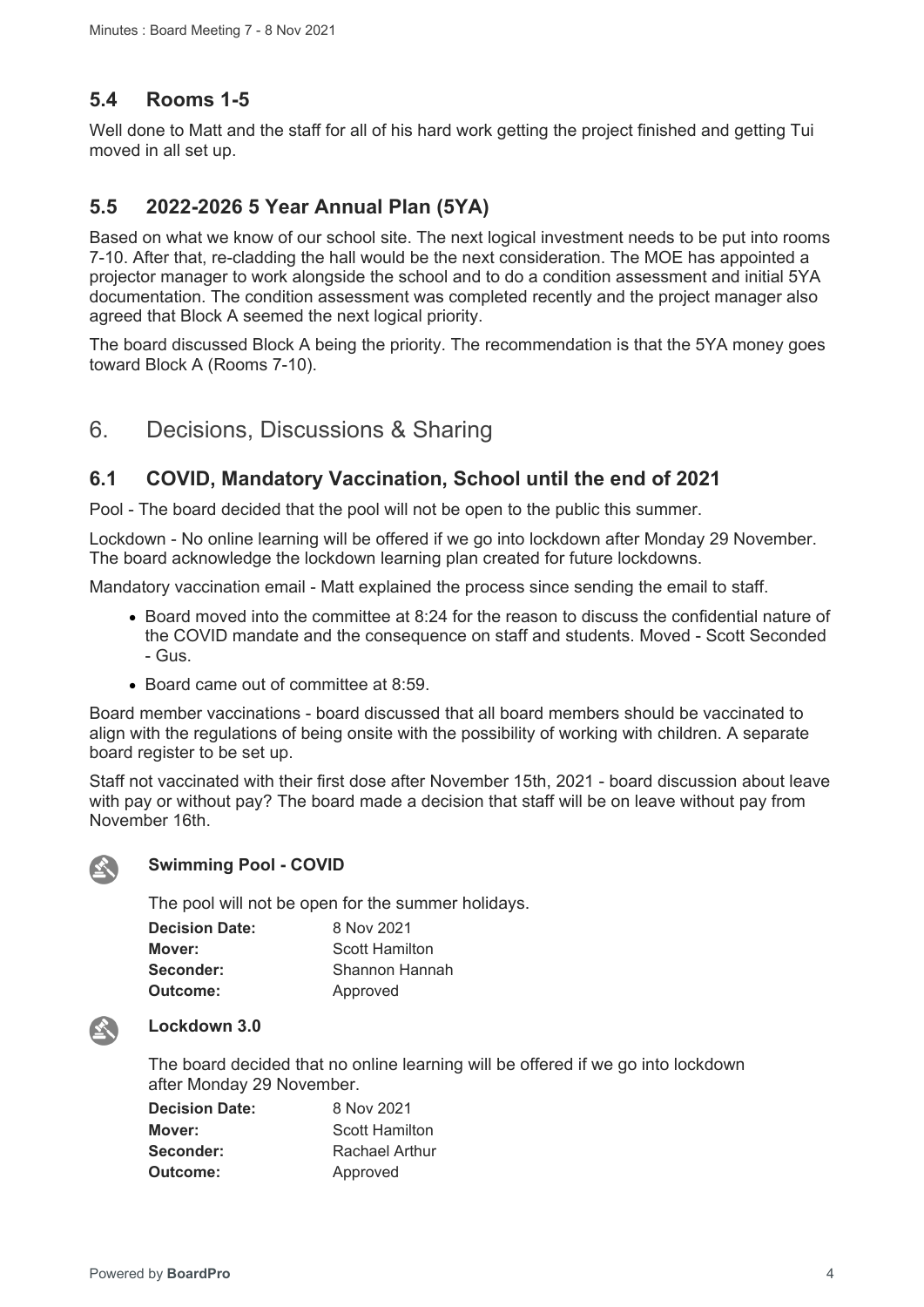

#### **COVID Portfolio**

Rachael was appointed to oversee the COVID portfolio and support Matt and the school with this decision making and oversight.

| <b>Decision Date:</b> | 8 Nov 2021            |
|-----------------------|-----------------------|
| Mover:                | Scott Hamilton        |
| Seconder:             | Anthony (Gus) Bishell |
| Outcome:              | Approved              |



#### **Board Privacy Officer Rights**

Rachael has been given board privacy rights in relation COVID vaccinations.

| <b>Decision Date:</b> | 8 Nov 2021            |
|-----------------------|-----------------------|
| Mover:                | <b>Scott Hamilton</b> |
| Seconder:             | <b>Marty Mayston</b>  |
| Outcome:              | Approved              |



#### **Staff Privacy Officer**

Brooke Polley has been appointed to be the staff privacy officer allowing her to work alongside Matt and support the workload around the implementation of this policy.

| <b>Decision Date:</b> | 8 Nov 2021            |
|-----------------------|-----------------------|
| Mover:                | Shannon Hannah        |
| Seconder:             | Anthony (Gus) Bishell |
| Outcome:              | Approved              |



#### **Coach vaccination**

The board requires all sports team coaches and managers to be fully vaccinated.

| <b>Decision Date:</b> | 8 Nov 2021     |
|-----------------------|----------------|
| Mover:                | Marty Mayston  |
| Seconder:             | Rachael Arthur |
| <b>Outcome:</b>       | Approved       |



#### **Staff non vaccinated on 16 November**

Staff not vaccinated with their first dose of the Pfizer Vaccine after November 15th, 2021 will be required to go on discretionary leave without pay.

| <b>Decision Date:</b> | 8 Nov 2021     |
|-----------------------|----------------|
| Mover:                | Shannon Hannah |
| Seconder:             | Scott Hamilton |
| <b>Outcome:</b>       | Approved       |

#### **6.2 Skidz Continuing**



#### **Skidz Continuing**

Skidz continuing and to be annually reviewed. **Decision Date:** 8 Nov 2021 **Mover:** Anthony (Gus) Bishell **Seconder:** Catherine Flowerday **Outcome:** Approved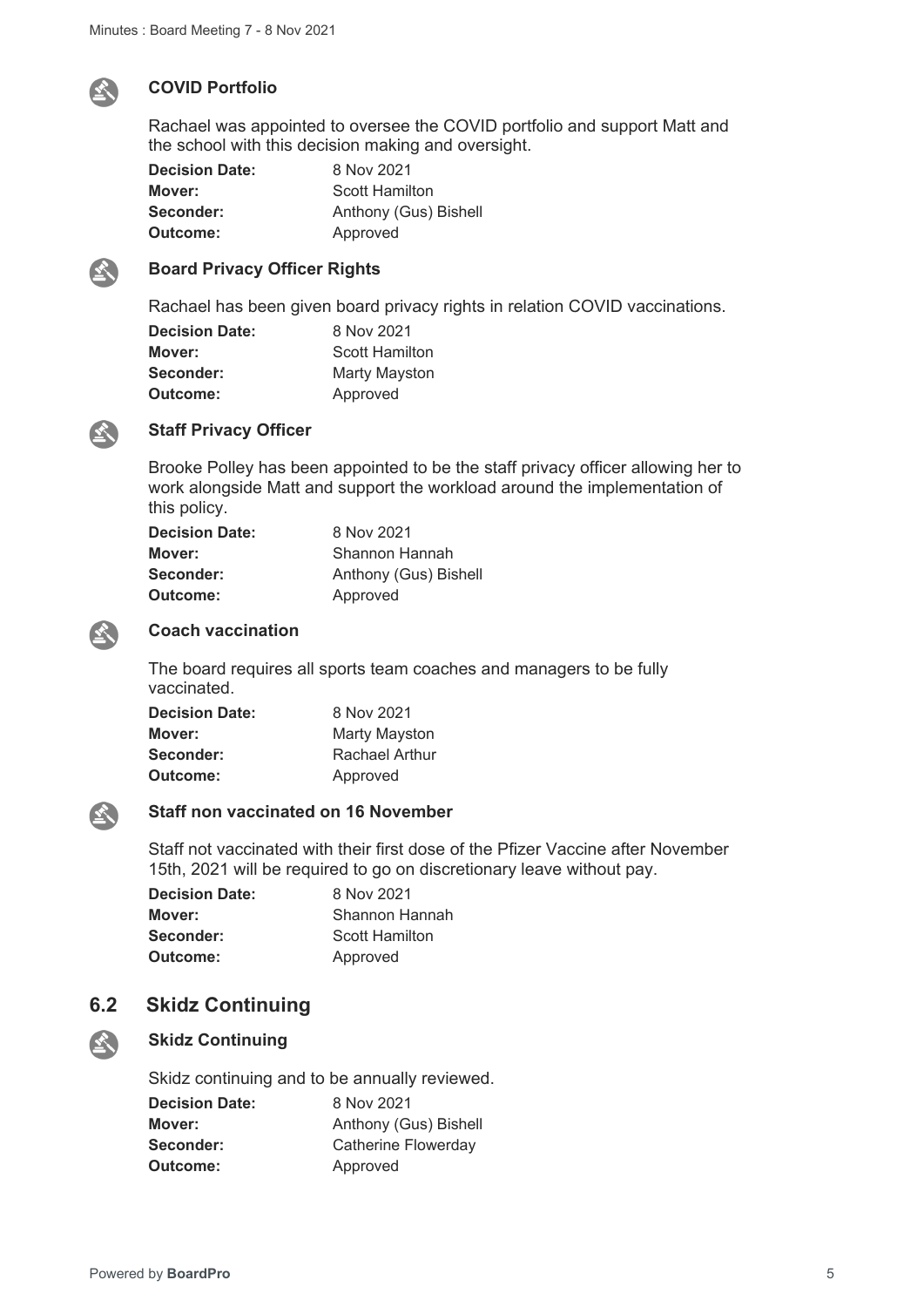# 7. For Noting

## **7.1 International Student Business**

Congratulations to Lee and well done for all her own work securing 11 international students for next year. We are restructuring to not have a Teacher Aide help with teaching the students. Lee will teach the students herself. Lee will put together a reference guide to outline how the ratio of students to teacher time will work. For example, 8 - 12 students require .8 teacher time. 13+ would require a teacher plus a teacher aid, etc.

A board member will oversee the International Portfolio for the board and also communicate the International business plan on behalf of the board to the rest of the staff.

# **7.2 Leadership & Learning Support Cover T4**

Noted as read.

## **7.3 Employment Updates**

The board would like to acknowledge Cherie's leaving celebration on Friday. It was great to see so many people celebrating her time here at Pillans Point. Gus would like to give his apologies for not being able to attend.

# 8. Compliance Reporting

## **8.1 Board Compliance Term 4 2021**

Apologies from Matt for not getting to the full details of this for this meeting. The workload around the covid mandate has been very time intensive.

# 9. Board Portfolios

## **9.1 Board Portfolios moving forward**

Catherine, Rachael and Marty will form a group to put together a list of portfolios and descriptions of each.

Chair

Deputy Chair

Property, repairs and maintenance = Marty Mayston

International

Employment and Personnel

Finance

Major Event and Government Changes

Policies, Procedures, Board Elections, community